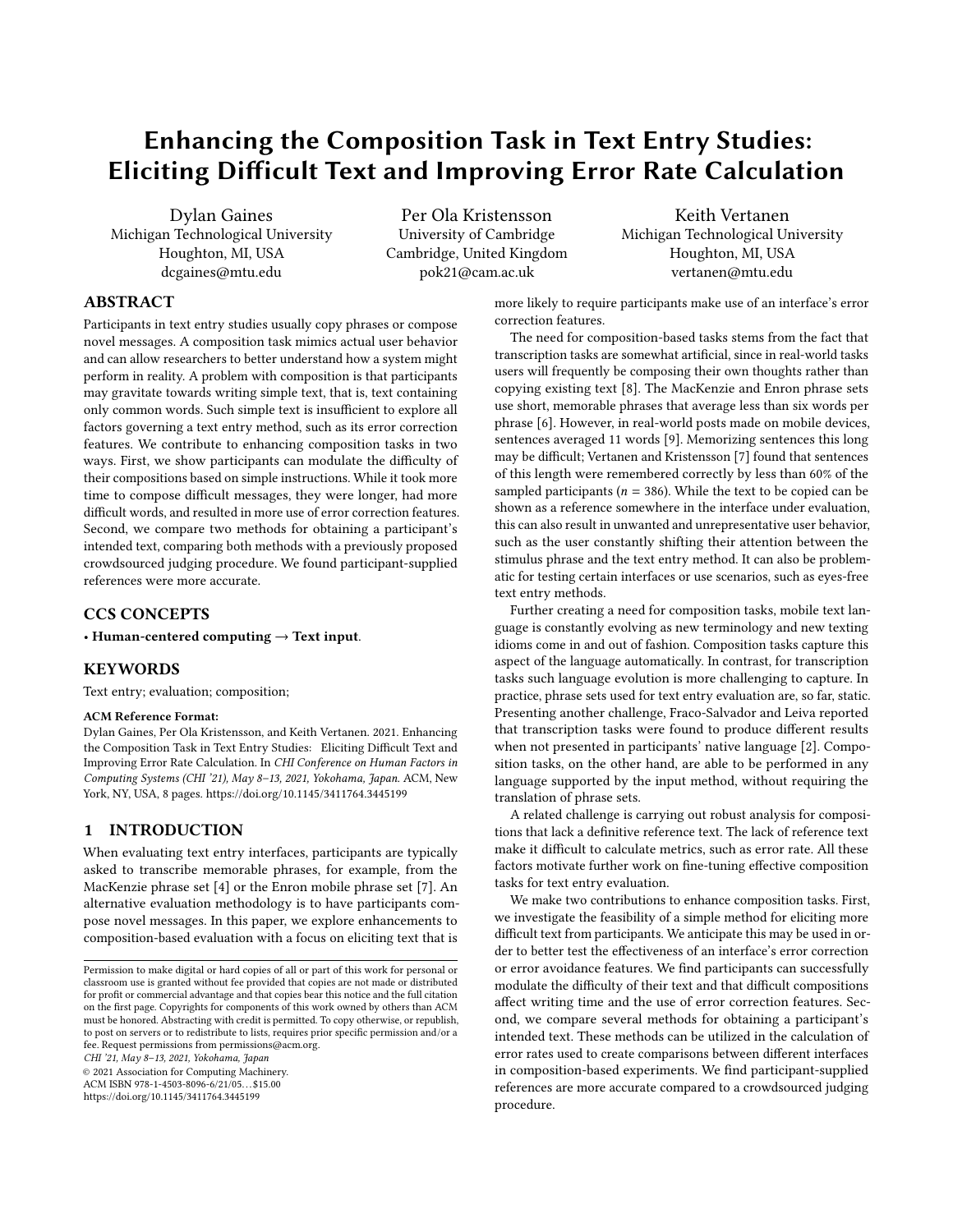Figure 1: Instructions in Study 1 for Easy (left), HARD (middle), and post-input feedback screen (right).

# 2 APPROACH

To elicit more challenging compositions, we developed instructions asking participants to compose things they thought would or would not cause recognition errors (Figure [1\)](#page-1-0). As we will see, our instructions successfully changed participants' compositions. In Study 1, we had participants compose easy and hard compositions in separate conditions. In Study 2, we interleaved easy and hard tasks at random in a single study condition.

One method for obtaining a participant's intended text for use in calculating error rate is crowdsourcing. In a few instances, Vertanen et al. [\[5,](#page-7-7) [8\]](#page-7-3) had Amazon Mechanical Turk workers judge compositions to determine the reference text. Although this method allows for an approximation of error rate, it may not always be accurate, especially in cases where some of a participant's intended words are less common. Previous work also suggests that even for relatively easy text, crowdsourced judging may underestimate the true error rate [\[5\]](#page-7-7). A similar method was used by Karat et al. [\[3\]](#page-7-8), who asked peers to count errors in fnal compositions and evaluate the overall message clarity. Another method, used by Arnold et al. [\[1\]](#page-7-9), calculated the number of backspaces a user performed and divided by the total number of taps. While this metric can be helpful in determining the initial accuracy of users, it does not capture uncorrected errors.

We propose two alternative methods, extending the composition procedure described by Vertanen and Kristensson [\[8\]](#page-7-3). In Study 1, participants frst invented a composition and typed it on a smartwatch keyboard. After each task, they also typed their intended text on a laptop. Participants could see what they typed on the laptop and make corrections by backspacing. Of course, typing even on a desktop keyboard is subject to mistakes. However, these mistakes are likely to be more minor than those of a recognition-based input method. The text typed on the desktop keyboard can be corrected by a crowdsourced protocol. Alternatively, a simpler approach, and the one we take here, is to have an experimenter review the text and correct obvious typographical errors. This corrected text serves as the reference text.

In Study 2, after typing on the watch, participants dictated their text to the experimenter. The experimenter typed it on a desktop computer, clarifying any hard words. To minimize recall problems, participants specifed their intended text immediately after each composition. We also independently obtained a reference for each composition in both studies via a crowdsourced procedure [\[8\]](#page-7-3). This was done to further validate whether crowdsourced judging underestimates the error rate as has been previously shown when using a known reference in a text copy task [\[5\]](#page-7-7). Of course in an actual study of a text input method, only one method of obtaining

<span id="page-1-0"></span>CHI '21, May 8–13, 2021, Yokohama, Japan Dylan Gaines, Per Ola Kristensson, and Keith Vertanen

<span id="page-1-1"></span>

Figure 2: Study 1 smartwatch interface. Users type each letter in a word before swiping right to obtain the most likely recognition. The interface shows the nearest key label to a user's touch. After 500 ms, the label changes color to signify the letter is locked and no longer subject to auto-correct.

a reference would be needed. Our goal here was to explore the trade-ofs in how the reference is obtained:

- Crowdsourcing Using crowdsourcing demands no additional time or effort from the participants. However, as previously discussed, it may underestimate the true error rate. It also means the experimenter must manage crowd work on a microtask market such as Amazon Mechnanical Turk.
- Laptop The participant types the transcript on a laptop. This demands additional time and efort from the participant and may require switching devices. The experimenter may need to later correct any typographical errors in the participant's laptop text.
- Dictate The participant speaks the reference and the experimenter enters it. This demands some participant time and efort. The experimenter can clarify the intended text immediately. This method requires the experimenter closely interact with the participant throughout the study.

## 3 STUDY 1: EASY AND HARD INSTRUCTIONS

## 3.1 Interface

Participants entered text on a smartwatch keyboard containing the characters A-Z and apostrophe. The keyboard measured 29 mm  $\times$  13 mm on the 29 mm  $\times$  29 mm screen of a Sony Smartwatch 3. Participants could indicate a space by swiping to the right, or a backspace by swiping to the left. Indicating a space would also trigger recognition by a decoder based on the VelociTap decoder [\[10\]](#page-7-10). When a participant's finger was in contact with the keyboard the closest letter would be shown over the top of the text area (Figure [2](#page-1-1) left). If a participant held their fnger on the screen for 500 ms, that letter would be highlighted orange and locked (Figure [2](#page-1-1) right), which prevented it from being changed by the decoder. Previously recognized words in the composition as well as the letters closest to each tap in the current word were displayed in the area above the keyboard.

## 3.2 Method

The goal of the frst study was to see whether we could elicit more challenging text in a composition-style task. This was a withinsubject experiment with two counterbalanced conditions. In the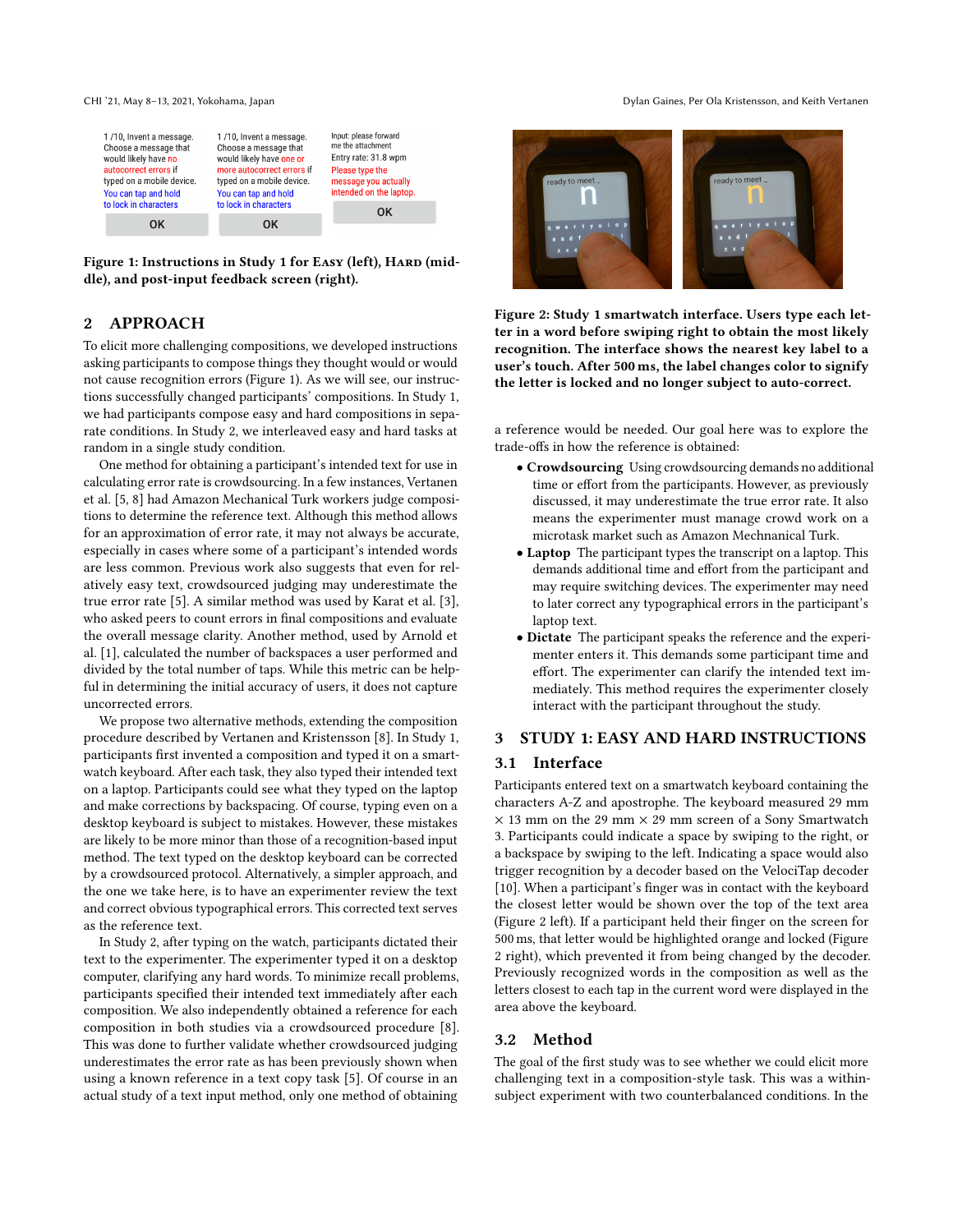Easy condition, participants were asked to invent a message they thought would be be recognized with no errors (Figure [1](#page-1-0) left). In the HARD condition, participants were asked to invent a message they thought would be be recognized with one or more errors (Figure [1](#page-1-0) middle).

After each composition, participants were asked to type their intended text on a laptop (Figure [1](#page-1-0) right). We manually reviewed the laptop and corresponding watch recognition results correcting obvious laptop typing mistakes. We corrected 8 out of the 320 total compositions. The corrected laptop entries were taken as the reference transcripts for error rate calculation.

16 participants completed this study immediately after Experiment 1 in the paper by Vertanen et al. [\[6\]](#page-7-4). This prior experiment allowed participants to gain familiarity with the watch text entry interface. Our studies here serve both to investigate composition methodology and to see the correction behavior exhibited in practice. Participants were 18–27 years old (mean 19.1) and 10 identifed as male, 2 identifed as female, and the rest chose to not answer. All users were enrolled at a university and rated the statement "I consider myself a fuent speaker of English" a 7 on a 7-point Likert scale where 7 was strongly agree. They were paid \$10 to take part in a one hour session. 10 users reported never using a smartwatch before, while 3 reported using one frequently and 3 occasionally.

In this prior experiment, users transcribed a mix of phrases that either were completely in-vocabulary or had an out-of-vocabulary (OOV) word. Users completed one condition with the letter-locking feature on and one condition where it was of. This prior experiment familiarized users with the interface and the error correction feature. Our followup study reported here aimed to 1) measure their use of letter locking in a more naturalistic composition task, and 2) investigate if users would be willing and able to invent compositions that stimulated use of letter locking similar to how transcribing OOV phrases did. In the study here, participants could lock letters in both conditions. Participants did two practice compositions followed by ten compositions in each condition. We did not analyze the practice tasks.

We measured entry rate in words-per-minute (wpm), with a word being fve characters including space. We calculated entry time from a participant's frst tap until the last recognition or correction was made. We measured error rate using Character Error Rate (CER). CER is calculated by dividing the edit distance between a participant's fnal text and the reference text by the number of reference characters. We measured task time by dividing the time spent in a condition by the number of tasks. This includes the time for thinking of a composition, typing on the watch, and providing the intended text. We measured backspaces per character by dividing the number of backspaces performed by the user by the fnal number of output characters.

We report a number of metrics about what participants wrote. We measured the characters per composition (including spaces) and the average characters per word. We report the per character perplexity. Perplexity measures the average number of choices the recognizer has when predicting the next character using its language model. For example, a language consisting of the digits 0–9 with each digit being equally probable has a perplexity of 10. Text with less common words typically has a higher perplexity. We calculated the

OOV rate as the percentage of words that were out-of-vocabulary (OOV) with respect to the 100 K vocabulary used by our recognizer.

We compared our participant-supplied references with the crowdsourced protocol from Vertanen and Kristensson [\[8\]](#page-7-3). We asked workers on Amazon Mechanical Turk to correct each composition. As in [\[8\]](#page-7-3), if a worker thought a sentence was completely correct, its CER was taken as 0%. If a worker thought a sentence was not correctable, it was taken as 100%. Otherwise its CER was calculated based on a worker's provided correction. The judged CER was the median of the workers' error rates. Each worker received 30 compositions, 10 of which had known corrections. Workers received a random mix of easy and hard compositions. We only kept workers who got 60% of the known corrections exactly correct (including case and punctuation).

#### 3.3 Results

Figure [3](#page-3-0) shows the main results. Table [1](#page-3-1) provides numeric results and statistical tests. A Shapiro-Wilk tests found the diference of paired samples deviated from normal for letter lock percentage ( $W = 0.75$ ,  $p < .001$ ), characters per composition ( $W = 0.88$ ,  $p < .05$ ), characters per word (W = 0.77,  $p < 0.005$ ), and perplexity  $(W = 0.49, p < .001)$ . For metrics that violated normality, we used a Wilcoxon signed-rank test. All other tests used a dependent t-test.

Participants were slower entering more difficult compositions: 19.7 wpm in Hard versus 24.7 wpm in Easy. The slower speed may be due to their increased use of letter locking: 8.8% in HARD versus 0.8% in Easy. Another explanation is that entry was slowed by users stopping mid-composition to think of difficult things to write. This may be indicated by the substantially longer task time of 49.4 s in HARD versus 32.3 s in EASY. All differences were statistically signifcant (Table [1\)](#page-3-1).

For comparison, we found that the task time in the LOCK condition of Experiment 1 in the work done by Vertanen et al. [\[6\]](#page-7-4) was  $23.9 s \pm 2.3$  (95% CI) with participants spending 74% of their time typing on the watch. The remaining 26% constitutes overheads in memorizing the phrases they were copying. Even though participants in our composition study had more practice with the interface, Easy compositions took around 8 s longer per task. In Easy, participants spent 42% of their time typing on the smartwatch and 22% typing their intended text on the laptop. The remaining 36% constitutes overheads associated with thinking of what to write or switching between the watch and laptop. While the composition task did result in some experimental overhead, the additional time required of participants was modest.

Using the reference text typed by the participant (and possibly corrected by the experimenter), we found the error rate was elevated at 5.4% in Hard versus 3.7% in Easy. However, this diference was not statistically signifcant (Table [1\)](#page-3-1). The composition error rate in Easy was similar to the 3.3% error rate reported in Experiment 1 of [\[6\]](#page-7-4) in which participants copied memorable phrases in the Lock condition. To measure errors corrected by participants, we also calculated backspaces per fnal output character. While slightly higher in HARD, this difference was not significant.

After dropping inaccurate workers, 318 of the compositions were judged by fve or more workers while the remaining two compositions had only three workers. Compared to past work [\[5\]](#page-7-7), we had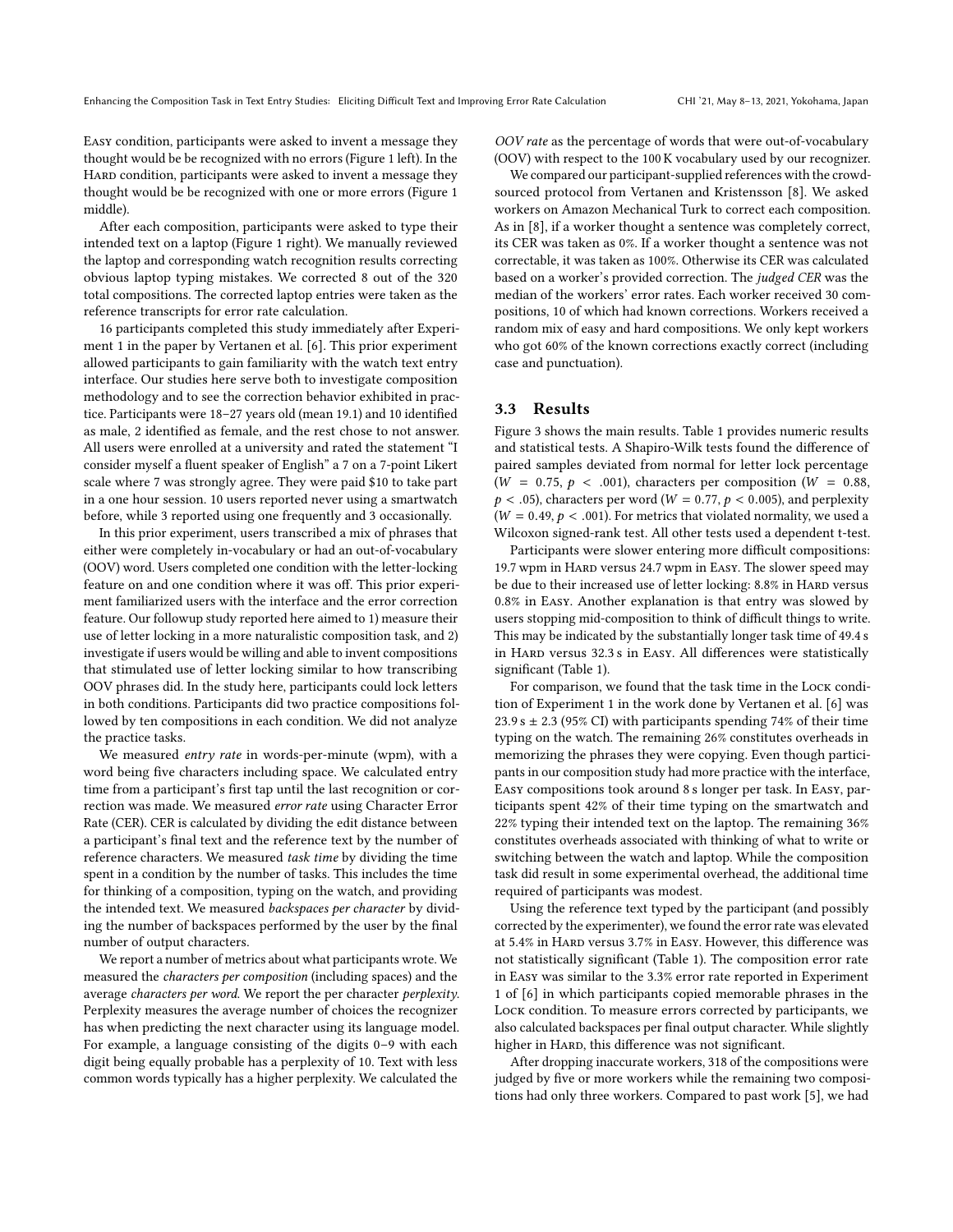<span id="page-3-1"></span>

| Metric                                                                                                       | EASY             |              | <b>HARD</b>      |              | Statistical test details |                      |                       |
|--------------------------------------------------------------------------------------------------------------|------------------|--------------|------------------|--------------|--------------------------|----------------------|-----------------------|
| Entry rate (wpm)                                                                                             | $24.7 \pm 3.6$   | [16.5, 36.1] | $19.7 \pm 3.6$   | [11.8, 32.5] | $t(15) = 5.95$           |                      | $r = 0.84$ $p < .001$ |
| Error rate (CER $\%$ )                                                                                       | $3.7 \pm 2.0$    | [0.0, 11.7]  | $5.4 \pm 2.6$    | [0.7, 17.2]  | $t(15) = -1.46$          | $r = 0.35$ $p = .16$ |                       |
| Task time (s)                                                                                                | $32.3 \pm 4.5$   | [22.4, 50.6] | $49.4 \pm 9.7$   | [25.8, 90.4] | $t(15) = -6.29$          |                      | $r = 0.85$ $p < .001$ |
| Letter lock $(\%)$                                                                                           | $0.8 \pm 0.7$    | [0.0, 4.5]   | $8.8 \pm 6.6$    | [0.0, 40.3]  | Wilcoxon                 |                      | $r = 0.72$ $p < .005$ |
| Backspaces per char                                                                                          | $0.065 \pm 0.04$ | [0.0, 0.2]   | $0.080 \pm 0.05$ | [0.0, 0.3]   | $t(15) = -1.25$          | $r = 0.31$ $p = .23$ |                       |
| Chars per composition                                                                                        | $25.2 \pm 5.4$   | [8.8, 44.4]  | $32.2 \pm 7.8$   | [10.9, 65.6] | Wilcoxon                 |                      | $r = 0.69$ $p < .005$ |
| Chars per word                                                                                               | $4.6 \pm 0.2$    | [4.1, 5.7]   | $5.3 \pm 0.3$    | [4.1, 6.8]   | Wilcoxon                 |                      | $r = 0.67$ $p < .005$ |
| Perplexity                                                                                                   | $6.6 \pm 2.9$    | [3.3, 25.7]  | $13.0 \pm 9.9$   | [5.0, 79.4]  | Wilcoxon                 |                      | $r = 0.81$ $p < .001$ |
| OOV rate $(\%)$                                                                                              | $2.4 \pm 4.2$    | [0.0, 30.0]  | $13.3 \pm 5.9$   | [3.2, 45.8]  | $t(15) = -6.20$          |                      | $r = 0.85$ $p < .001$ |
| Table 1: Study 1 results. Participants composed easy or hard text. Results format: mean ± 95% CI [min, max]. |                  |              |                  |              |                          |                      |                       |

<span id="page-3-0"></span>

Figure 3: Entry rate, error rate, task time, and letter lock percentage in Study 1.

to lower the bar for considering workers as accurate. We also had to repeatedly launch the Amazon task on subsets of the compositions to arrive at sufficient judgements across all compositions. We found a number of workers were simply judging all 30 compositions as correct or uncorrectable. While crowdsourced judging may be useful in cases where a reference is difficult or impossible to record during an experiment, it may also require extra effort to conduct.

We found a judged CER of 3.8% in HARD and 2.7% in EASY. The relative diference in judged CER matches what we found with the reference text provided by the participants. However, similar to [\[5\]](#page-7-7), we found the judged CER tended to underestimate the true error rate of the compositions.

As we expected, the hard compositions seemed more difficult for crowdsourced workers to judge. Workers spent on average 30 s on the HARD compositions versus 22 s on the EASY compositions. Workers judged HARD compositions as impossible to correct 22% of the time and completely correct 28% of the time versus 14% and 32% for the Easy compositions.

<span id="page-3-2"></span>

| Condition   | Composition                                 |  |  |  |  |  |
|-------------|---------------------------------------------|--|--|--|--|--|
| EASY        | there's a stray that used to hang around    |  |  |  |  |  |
|             | i broke my screen lol                       |  |  |  |  |  |
|             | cinnamon is pure evil                       |  |  |  |  |  |
|             | the leaves are already falling here         |  |  |  |  |  |
|             | finally done with the easy one              |  |  |  |  |  |
| <b>HARD</b> | bbc is the best broadcast station           |  |  |  |  |  |
|             | bacchus is the god of wine                  |  |  |  |  |  |
|             | the uss zumwalt is a new class of destroyer |  |  |  |  |  |
|             | the taj mahal is amazing                    |  |  |  |  |  |
|             | lukerdoo is very protective of the nachos   |  |  |  |  |  |
|             | Table 2: Example compositions from Study 1. |  |  |  |  |  |

In both conditions, participants invented plausible compositions (Table [2\)](#page-3-2). As evidenced by the increased out of vocabulary rate and use of error correction features in HARD, participants seemed to invent compositions that were indeed harder to recognize. However, inventing hard compositions took substantial additional time, on average tasks in HARD took 48% more time then EASY. Further, HARD compositions took twice as long as the transcription tasks reported in Vertanen et al. [\[6\]](#page-7-4).

Compositions tended to be shorter at 25 characters in Easy com-pared to 32 characters in HARD (Table [1](#page-3-1) bottom). Participants wrote slightly shorter words of 4.6 characters in Easy compared to 5.3 characters in HARD. The perplexity under our recognizer's character language model was lower at 6.6 in EASY versus 13.0 in HARD. In participants' Easy compositions 2.4% of words were OOV compared to 13.3% in HARD. All differences were statistically significant. Based on these metrics, our instructions were successful at eliciting more difficult compositions including OOV words.

Additionally, we measured a few error correction metrics. Though as we mentioned earlier there was no signifcant diference in the backspaces per character, there was a signifcant diference in the participants' use of the letter lock feature. Participants used a long tap to lock a letter, preventing the recognizer from changing a character, 0.8% of the time in the Easy condition, and 8.8% of the time in the HARD condition. This suggests that participants were less confdent that the recognizer would be able to accurately determine their intended text in the HARD condition.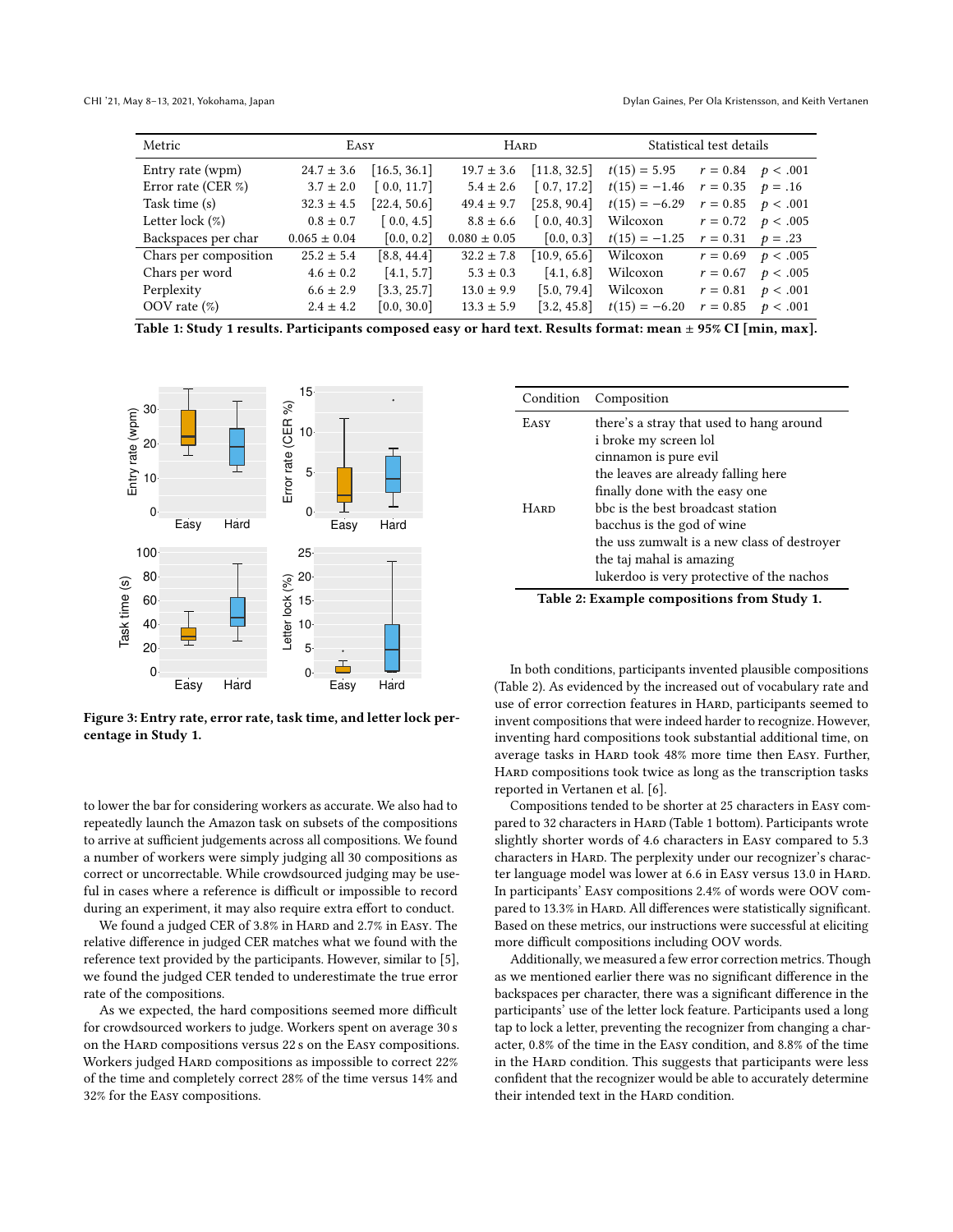<span id="page-4-0"></span>Enhancing the Composition Task in Text Entry Studies: Eliciting Dificult Text and Improving Error Rate Calculation CHI '21, May 8–13, 2021, Yokohama, Japan



Figure 4: Study 2 smartwatch interface. The center highlighted text is the best word assuming typing is complete for this word. The top left slot shows the literal characters typed. The other slots show word completions. The left arrow is a backspace key. Options are selected either by tapping or by a swipe gesture (e.g. up-and-left for the literal slot).

# 4 STUDY 2: MIXING EASY AND HARD TASKS

In Study 1, we had explicit conditions in which participants were asked to compose easy or hard messages. In some cases, it might be desirable to mix tasks together in order to investigate how an interface performs for varying difficulties of text all within the same experimental condition. Mixing distinct easy and hard tasks in this way makes it simple to analyze performance on the input of easy and more challenging text separately. Additionally, in Study 1 we sometimes found it difficult after the study to correct typos participants made on the laptop. Having participants type the reference on a laptop may be also difficult in some studies, e.g. text input while wearing a virtual reality head-mounted display. Study 2 used the same easy and hard composition instructions as in Study 1, but mixed them together at random. The instructions were to invent a message having either no auto-correct errors (termed easy) or one or more auto-correct errors (termed hard).

## 4.1 Interface

The interface used in Study 2 was the same as in Study 1 with the following modifications. The keyboard had five word predictions and a backspace key as shown in Figure [4.](#page-4-0) One of the fve predictions was always the literal keys typed by the participant. If the participant selected this literal prediction slot, the text was not subject to auto-correction. These interface elements could be triggered by either tapping them or swiping in the direction of the slot. To backspace, participants could either press the key or swipe left as in Study 1. As in Study 1, participants could long press to lock individual letters to avoid potential auto-correct errors.

## 4.2 Method

Participants completed four practice compositions followed by ten evaluation compositions. The practice and evaluation had an equal number of easy and hard tasks. Due to a bug, one participant received six hard and four easy tasks, and four participants received four hard and six easy tasks. We restored balancing for these participants by using only the frst four tasks of each type (eight total). We used all ten tasks for the remainder of the participants.

After each composition, participants were shown a screen instructing them to dictate their intended text to the experimenter. The experimenter typed the dictated text into a desktop computer at the desk where the participant was seated. The experimenter verified any difficult words with the participant. This text will serve as the reference text for error rate calculation.

24 participants completed this study immediately after completing Experiment 3 in the paper by Vertanen et al. [\[6\]](#page-7-4). Similar to Study 1, completing this prior experiment allowed participants to gain familiarity with the interface. The focus of the study here is to investigate composition-based evaluation and see the correction behavior exhibited in practice. None of these participants were involved in Study 1. They were 18–22 years old and 15 identifed as male, while 6 identifed as female and the rest chose to not answer. All users were enrolled at a university. When asked to rate the statement "I consider myself a fuent speaker of English" on a 7-point Likert scale where 7 is strongly agree, 2 users answered 6 and the remainder answered 7. 13 users reported never using a smartwatch before, while 3 reported using one all the time. The remainder reported using one occasionally. The participants took part in a one-hour session and were paid \$10.

In the prior experiment [\[6\]](#page-7-4), participants typed memorable phrases into the smartwatch keyboard. This prior experiment was designed to investigate diferences between the method of selecting prediction slots (i.e. tap or swipe gestures) and showed both methods had similar entry and error rates. There was however an increase in error rate for OOV phrases over in-vocabulary phrases across all conditions. Vertanen et al. [\[6\]](#page-7-4) conjectured that this may have been due to users having difficulty remembering harder phrases. By using composition tasks instead of transcription tasks in this study, we can eliminate this memory factor.

The study reported here involved just a single condition in which participants were free to either swipe or tap to select word predictions or to trigger a backspace. From the standpoint of the prior research, this condition allowed observing how participants interacted when given a free-choice in a more naturalistic input setting. In this paper, we focused on whether interleaving easy and hard composition tasks resulted in measurably diferent compositions, higher usage of correction features, and on how well the verbal dictation procedure worked.

## 4.3 Results

Table [3](#page-5-0) shows the results for Study 2 along with statistical tests. Shapiro-Wilk tests found the diference of paired samples deviated from normal for the error rate ( $W = 0.83$ ,  $p < .005$ ), letter lock percentage ( $W = 0.58$ ,  $p < .001$ ), characters per composition ( $W =$ 0.85,  $p < .005$ ), and perplexity ( $W = 0.63$ ,  $p < .001$ ). For metrics that violated normality, we used a Wilcoxon signed-rank test. All other tests used a dependent t-test.

As shown in Table [3,](#page-5-0) participants were once again slower typing hard compositions (16.7 wpm) as opposed to easy compositions (20.4 wpm). This diference was statistically signifcant. This is consistent with what we found in Study 1. As in Study 1, this may have been due to increased letter locking (3.7% in HARD vs. 0.4% in EASY) or by time spent thinking of difficult words to type. For comparison, Experiment 3 in Vertanen et al. [\[6\]](#page-7-4) showed users typed at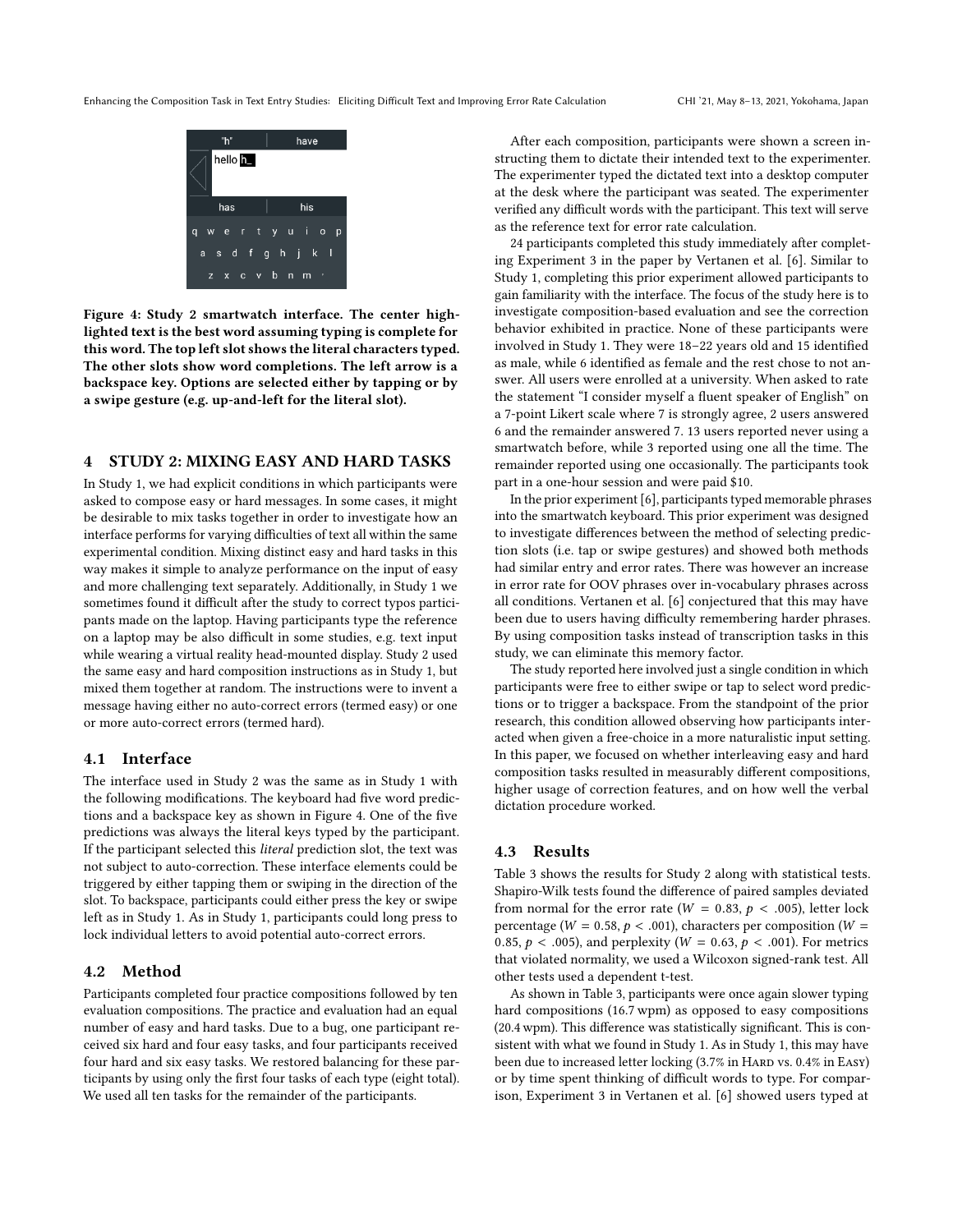<span id="page-5-0"></span>

| Metric                                                                                                       | EASY            |                           |                 | <b>HARD</b>              | Statistical test details |                       |                       |
|--------------------------------------------------------------------------------------------------------------|-----------------|---------------------------|-----------------|--------------------------|--------------------------|-----------------------|-----------------------|
| Entry rate (wpm)                                                                                             | $20.4 \pm 2.4$  | $\left[10.4, 33.8\right]$ | $16.7 \pm 2.9$  | [7.6, 29.9]              | $t(23) = 3.14$           | $r = 0.55$ $p < 0.01$ |                       |
| Error rate (CER $\%$ )                                                                                       | $0.7 \pm 0.5$   | [0.0, 4.4]                | $1.5 \pm 1.0$   | [0.0, 8.3]               | Wilcoxon                 |                       | $r = 0.44$ $p < 0.05$ |
| Task time (s)                                                                                                | $47.0 \pm 7.7$  | [24.6, 108.6]             | $65.4 \pm 10.8$ | [31.3, 128.8]            | $t(23) = -3.27$          |                       | $r = 0.56$ $p < 0.01$ |
| Letter lock $(\%)$                                                                                           | $0.4 \pm 0.5$   | [0.0, 5.1]                | $3.7 \pm 3.0$   | [0.0, 25.6]              | Wilcoxon                 |                       | $r = 0.72$ $p < .001$ |
| Backspaces per char                                                                                          | $0.13 \pm 0.07$ | [0.0, 0.8]                | $0.16 \pm 0.07$ | [0.0, 0.6]               | $t(23) = -1.15$          | $r = 0.23$ $p = 0.26$ |                       |
| Literal slot $(\%)$                                                                                          | $4.7 \pm 3.1$   | [0.0, 25.0]               | $8.6 \pm 4.8$   | [0.0, 46.7]              | $t(23) = -2.07$          | $r = 0.40$ $p < .05$  |                       |
| Chars per composition                                                                                        | $29.7 \pm 6.4$  | [13.2, 65.2]              | $34.3 \pm 5.4$  | [18.2, 66.0]             | Wilcoxon                 | $r = 0.46$ $p < .05$  |                       |
| Chars per word                                                                                               | $4.8 \pm 0.2$   | [4.2, 5.7]                | $5.2 \pm 0.3$   | [4.4, 6.4]               | $t(23) = -3.19$          | $r = 0.55$ $p < .005$ |                       |
| Perplexity                                                                                                   | $5.5 \pm 1.5$   | [3.0, 15.5]               | $8.8 \pm 5.7$   | $\left[3.3, 54.1\right]$ | Wilcoxon                 | $r = 0.40$            | $p = .053$            |
| OOV rate $(\%)$                                                                                              | $1.7 \pm 1.9$   | [0.0, 11.8]               | $9.4 \pm 5.1$   | [0.0, 29.2]              | $t(23) = -3.75$          | $r = 0.62$ $p < .005$ |                       |
| Table 3: Study 2 results. Participants composed easy or hard text. Results format: mean ± 95% CI [min, max]. |                 |                           |                 |                          |                          |                       |                       |

13.9 wpm when transcribing phrases with out-of-vocabulary words and 21.3 wpm for completely in-vocabulary phrases.

Consistent with Study 1, the task time for hard compositions was higher than for easy compositions, 65.4 s compared to 47.0 s. In this study, participants spent 47.3% and 45.6% (in HARD and Easy, respectively) of the task time typing on the smartwatch, while the remainder consisted of the overhead of both thinking of compositions and dictating their intended text to the experimenter.

When writing hard compositions, participants selected the LITeral prediction slot for 8.6% of words compared to 4.7% for easy compositions. This diference was signifcant. This once again shows that the hard instructions were successful at causing more use of the interface's error correction features.

Participants also had a signifcant diference in character error rates between easy and hard composition tasks. On average, participants' easy compositions had a 0.7% CER, while their hard compositions had a 1.5% CER (Table [3\)](#page-5-0). As in Study 1, we asked workers on Amazon Mechanical Turk to correct the compositions. Again we had to run several iterations of the judging to arrive at sufficient judgements by workers who answered 60% of the known corrections correctly. The judged CER was 0.6% for easy compositions and 0.8% for hard compositions. As in Study 1, judged CER seemed to underestimate the error rate compared to the participantprovided references. For corrected errors, the backspaces per fnal output character was slightly higher in HARD, but similar to Study 1, this was not statistically signifcant (Table [3\)](#page-5-0).

In Experiment 3 of the paper by Vertanen et al. [\[6\]](#page-7-4), 38% participants reported that they preferred selecting suggestion slots with swipe gestures, while 29% preferred tap gestures. The remainder preferred the HYBRID condition. Given all options in our compositionbased study, participants used a tap gesture 74.6% of the time and used a swipe gesture only 25.4% of the time. Furthermore, only 6 of the 24 participants used swipe gestures more than tap gestures.

We found similar trends to Study 1 when analyzing the text of participants' compositions (Table [3](#page-5-0) bottom). Compositions were shorter in Easy at 30 characters versus HARD at 34 characters. Words were shorter in Easy at 4.8 characters per word versus 5.2 in Hard. In participants' Easy compositions 1.7% of words were out-of-vocabulary compared to 9.4% in HARD. All these differences were statistically signifcant. While perplexity was again lower for

EASY compositions at 5.5 versus 8.8 in HARD, this difference was not signifcant.

While the generation of a phrase set was not the focus of this paper, we have released the compositions from Studies 1 and 2 for use in future studies that require challenging phrases for conducting traditional transcription-based evaluations. They are included as part of the supplementary material in the ACM Digital Library.

#### 5 DISCUSSION

The frst goal of this work was to investigate whether participants could compose messages on-demand that can challenge a text entry method with strong auto-correction capabilities. It was not obvious from the onset whether participants would really do this as it requires participants to voluntarily make their input process more time-consuming and challenging. However, we found that participants are indeed capable and willing to modulate the difficulty of their text. This was evidenced by an increase in composition length, characters per word, and OOV rate in their compositions in both studies. We also found participants made more use of the lock letter error avoidance feature in both studies. At least for users with signifcant experience with an auto-correcting keyboard, eliciting challenging text seems to be as easy as just asking participants to invent things they anticipate will be problematic. This result may not hold true for users that are not as experienced with using an auto-correcting keyboard.

It is important to note the compositions observed in this study may difer from real-world compositions for a couple of reasons. First, our composition tasks were conducted immediately after transcription tasks. In general, this will not be the case for all studies making use of composition tasks. The goal of the studies here was to determine if users could modulate the difficulty of their text to exercise error correction features, not to elicit as realistic of compositions as possible. Another possible concern is that prompted composition does not accurately represent real-world composition. However, real-world composition usually occurs in response to some sort of stimulus. This stimulus could be a text message or a thought that a person wants to make a note of. The prompts given in these studies are simply another, albeit slightly more open-ended, form of this stimulus. We think this refects how users may initiate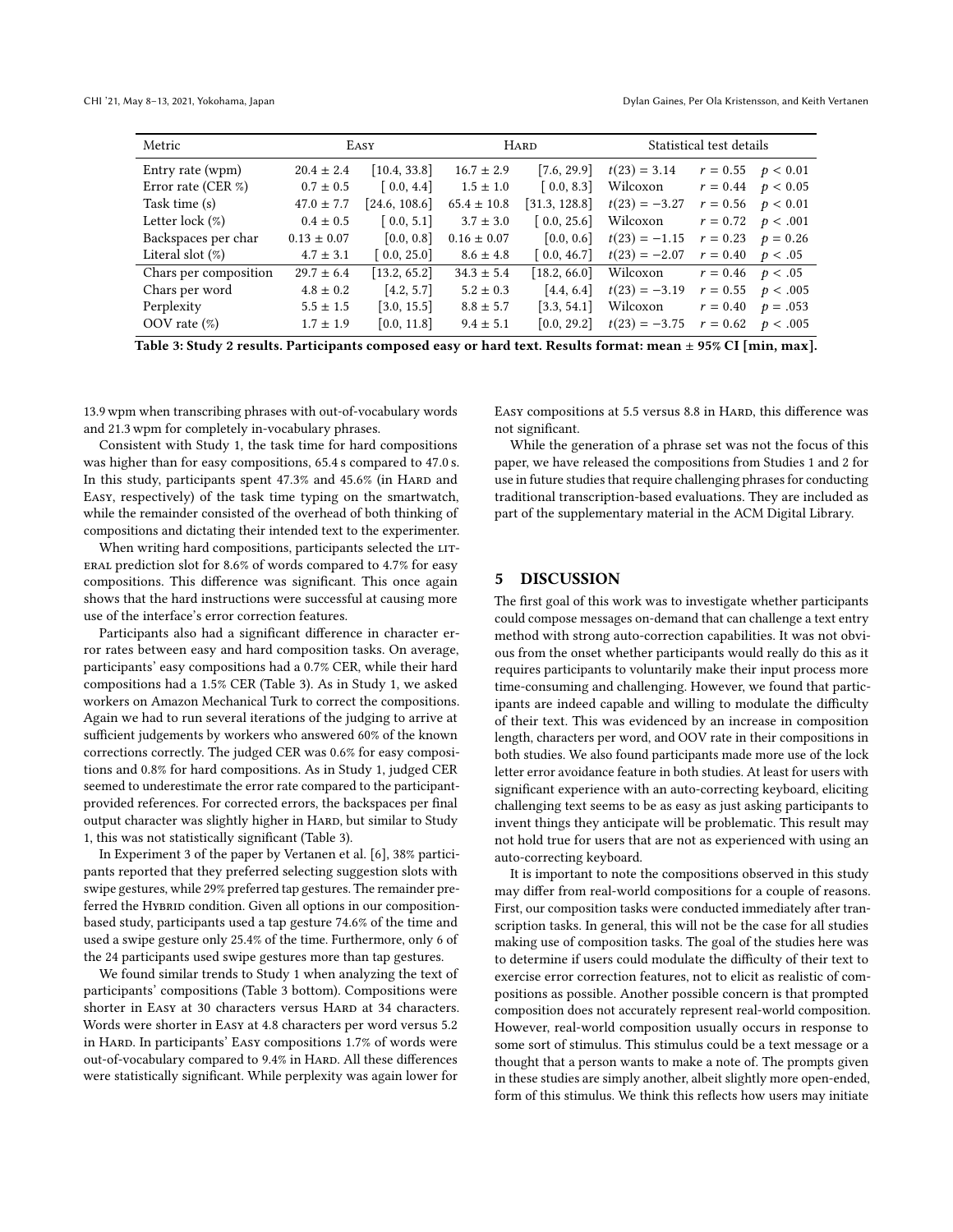<span id="page-6-0"></span>

|                  | MacKenzie | Enron   | Exp 2 [8] | Exp $2\left[5\right]$ | Study 1 | Study 1     | Study 2 | Study 2     |
|------------------|-----------|---------|-----------|-----------------------|---------|-------------|---------|-------------|
|                  | phrases   | phrases |           |                       | EASY    | <b>HARD</b> | EASY    | <b>HARD</b> |
| Words per phrase | 5.43      | 5.31    | 6.92      | 5.15                  | 5.51    | 5.99        | 6.09    | 6.56        |
| Chars per phrase | 28.63     | 25.06   | 32.22     | 23.78                 | 25.21   | 32.18       | 29.40   | 34.26       |
| Chars per word   | 5.38      | 4.70    | 4.63      | 4.63                  | 4.61    | 5.29        | 4.80    | 5.19        |
| Perplexity       | 4.60      | 4.25    | 4.50      | 4.53                  | 6.60    | 12.99       | 5.59    | 8.47        |
| OOV rate $(\%)$  | 0.08      | 0.09    | 0.31      | 0.60                  | 2.42    | 13.32       | 1.81    | 9.24        |

Table 4: Text complexity in two transcription phrase sets, two prior composition studies, and our composition studies. Results are the mean of all phrases and not the mean of participant means (as in Tables [1](#page-3-1) and [3\)](#page-5-0).

a text messaging conversation, for example, but may difer from writing replies in an existing conversation.

So how did our participants' compositions compare to past work? To measure the complexity of compositions written without explicit instructions about creating challenging text, we analyzed the compositions of 46 US Amazon workers in Experiment 2 of [\[8\]](#page-7-3) (448 compositions) and 24 users in Experiment 2 of [\[5\]](#page-7-7) (249 compositions). We also analyzed two standard transcription phrases sets: the MacKenzie phrase set [\[4\]](#page-7-1) (500 phrases), and the Enron memorable set [\[7\]](#page-7-2) (189 phrases).

As shown in Table [4,](#page-6-0) participants in these previous composition studies composed messages of roughly similar length to the MacKenzie and Enron phrases. Notably participants in [\[8\]](#page-7-3) created longer messages, probably as a result of likely using a desktop keyboard. Participants in [\[5\]](#page-7-7) seemed to generate slightly shorter messages, perhaps as a result of using a watch keyboard. Both previous composition studies and phrase sets had similar perplexities. However the OOV rate was markedly higher for the composition studies, showing that even without explicitly asking for challenging text, composition may encourage writing with a richer vocabulary. This demonstrates that participants do tend to gravitate towards simpler text when given the instructions from Vertanen et al. [\[8\]](#page-7-3).

Table [4](#page-6-0) shows that our Easy conditions generated text that was similar in length to these prior studies and phrase sets. Perplexity and OOV rates were slightly elevated in our Easy conditions compared to prior work. We conjecture this could be due to the error correction features present in our watch interface encouraging more ambitious writing. In our HARD conditions, we see longer compositions with much higher perplexities and OOV rates. Interestingly, our Study 2 that mixed easy and hard composition tasks together may have somewhat lowered perplexity and OOV rate compared to Study 1 where participants did all hard compositions in a single block. It could be that mixing tasks together hinders participants from getting into a challenging text writing "fow". This would need further study to validate, but our results do show mixing easy and hard tasks was able to elevate composition complexity markedly compared to previous composition studies.

Our second goal was to expand the ways text entry researchers can administer a composition-based text entry study by teasing out the positive and negative factors of having participants provide reference transcripts compared to using crowdsourced judging [\[8\]](#page-7-3). Our two proposed procedures for performing composition tasks did allow for a more accurate calculation of error rate compared to previous work. In Study 1, we instructed participants to enter their

intended text on a laptop computer and found that the actual error rates were higher than those calculated using crowdsourced judging. However, this procedure may not be feasible in all situations, such as when the experimental interface is in virtual reality and the reference is being typed on a physical keyboard. This would require the removal of the head-mounted display after each task. Participants may also make typos that may be difficult to correct later.

In Study 2, participants dictated their intended text to the experimenter, and found a similar diference compared to crowdsourced judging. Although the average task time was longer than the procedure in Study 1, with only a marginally higher percentage of time spent typing (46.7% compared to 42% in Study 1), this procedure allows for back-and-forth verifcation of intended spelling between the participant and the experimenter. For this reason it is arguably more accurate, though it does require constant oversight by the experimenter. Both the laptop and dictation procedures avoid the experimenter needing to deal with the extra hassle and expense of crowdsourced judging.

This paper furthers our understanding of the composition task in text entry, which has higher external validity than a transcription task, at the cost of lower internal validity. A previous set of studies on the composition task has alleviated several internal validity concerns, such as 1) compositions being too slow and with too much variation; 2) the possible interference of cognitive overhead in composition resulting in unacceptable increases in variance between participants; 3) too much of a participant's time is spent planning compositions rather than writing; 4) the lack of reference text may make calculating error rate problematic; and 5) participants may lack sufficient imagination to generate compositions  $[8]$ . This work improves the composition task further by 1) demonstrating that participants can in fact modulate the difficulty of their text; and 2) teasing out the trade-ofs between diferent methods for arriving at an accurate transcript of the composition.

## 6 CONCLUSIONS

When investigating the error-correcting capabilities of a text entry interface, it is important that participants actually exercise those capabilities. Although this can be artifcially introduced by having users transcribe difficult phrases (e.g. as in [\[6\]](#page-7-4)), phrase sets may not always be up-to-date as language evolves. Further, a compositionstyle task allows researchers to better understand how a text entry system performs in real-world use. This paper showed participants can compose messages that are more difficult for an auto-correcting